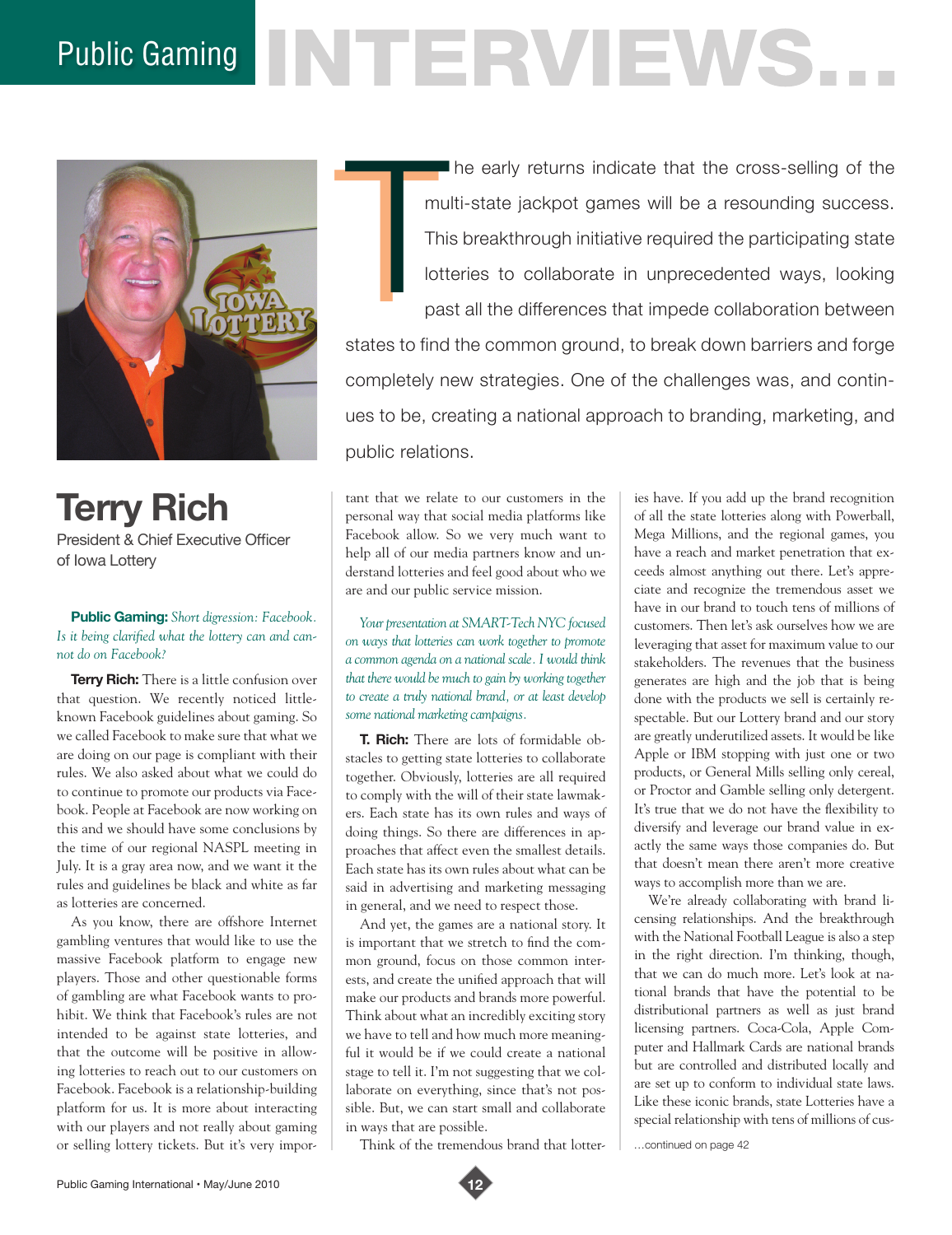tomers and also have the distributional infrastructure to reach these customers in ways that nobody else has. Why can't we explore ways to collaborate on special promotional campaigns that leverage not just our brand recognition but also the distributional power of lotteries, which rivals that of those corporate powerhouses?

We've done that to a limited extent with Universal Studios from the Powerball side. But I think that collaboration on Powerball, Mega Millions, and other lotto brands will most likely begin not on the paid advertising side, but on the public relations side. There are two reasons for that. First, it is hard to get all the states to agree to contribute financially to a national advertising campaign. So we need to find ways to accomplish these goals that do not require much funding. That's not necessarily as hard as it might seem. We have something of value in our brand and distributional infrastructure that can be traded for like value from the corporate side. For example, a national promotion where you could buy a twelve pack of Coke for \$2.99 by using your non-winning Powerball ticket adds value, branding and third-party endorsement of our product.

Most importantly to recognize, we hit critical mass with the cross-selling initiative. And when you hit critical mass, other name brands will stand up and pay attention. The value of what we have is recognized now more than ever. So let's look at the PR angle.

## *Creating a bigger, more national story out of all multi-state jackpot winners would seem to be a "low-hanging fruit" opportunity.*

**T. Rich:** Bingo. Each state gets a nice bump after one of its own wins a big jackpot, right? Why should it be localized like that? Why can't we do more to create that same positive feeling across the entire country? The story of that winner really belongs to all of us, not just the one state where the winner resides. Obviously, the potential to win a lotto jackpot is equal for everyone and promoting the national angle helps all lotteries, including the state where the last lottery winner resides. So why can't we spread the good news in ways that engage everyone everywhere instead of only benefiting the one state where the winner happens to live? The story of lottery and lottery winners should really be a national story.

We can do much more to gain national PR attention. Our product is unique for its ability to generate interest and excitement from a purely public interest point of view. We are all keenly aware of how a story can go national and affect us in negative ways. How often do questions or controversy percolate up from the local level to the national media and affect all of us? We can use that same dynamic to affect the national consciousness in a positive way. Let's look for, or create, the story angles that are interesting and bring them to the attention of those who can help us forge a national sense of who and what state lotteries are all about. Any time that Good Morning America or David Letterman mentions Powerball, any time we can get just the mention itself in the national media, it is worth millions of dollars to all of us.

### *Any examples of how this has worked in the past?*

**T. Rich:** Sure. Remember the South Dakota cowboy, just 23 years old and of modest means, who won the lottery last year? Granted, this story did have lots of material to make it fun and interesting. Anyway, the story went national, global really, and everyone got to enjoy the image of this young man in the big black cowboy hat whose life was transformed in the most amazing way. He even bought the winning ticket in a town called "Winner!" Some stories are just made to go national no matter what you do, or don't do, to make it happen. What we need to do, though, is look for the story angles of all events and winners, reframe them for national consumption, and then get them into the hands of the right people to make it happen. We can't just sit and hope that the national media picks up on something. We can and should take responsibility ourselves for making it happen, just like any business our size would do.

As soon as we saw the story of the South Dakota cowboy, the Iowa Lottery bought cowboy hats for everybody in the office, went out to the State Fair to sell tickets and used the positive imaging created in South Dakota to help us sell tickets in Iowa. It cost us very little and yet we all remember it. So if we have a national firm look for the angle, look for the media hook that will get people's attention, and then promote that positive message ourselves, we can help to direct how our lotteries and our businesses are being covered by the national media. Let's be proactive at shaping the media messaging in a positive way rather than waiting to react to whatever the media thinks is newsworthy.

*Would the obstacle be allocating funds to pro-*

#### *mote the product outside the borders of the state?*

**T. Rich:** Yes. But we have the ability to accomplish a lot through simple stunts and promotions and perhaps spending a small amount for a professional PR firm to bring our story to the national media, to find better ways of just elbowing our way into a place at the table of national news. We just need to find or create PR opportunities to touch national media outlets. It does require some funding. GTECH stepped up to help by funding a PR agency for the launch of the cross-selling. We had great success with that. It's a start, but we would be so far ahead if we had started 10 or 15 years ago to do this. But it was a breakthrough step in that it provided a common messaging that local states could use as they wished. Most did use it because we tried to create the messaging in ways that effectively addressed the questions most likely to be asked by the local media. That's often what great PR and messaging is all about… just having it available to use as you need it. Obviously, everyone could modify it to be consistent with their own agenda and messaging objectives. This applies to damage control as well – being prepared with the most effective messaging to respond quickly to crises and the public's need to know what we have to say. Half the battle in good messaging for a brand is being prepared with articulate and knowledgeable answers rather than trying to respond off the cuff to reporters' questions. And, in our state lottery business, when one of us responds to queries from national media, we are speaking for the entire community of state lotteries, whether we think we are or intend to or not. It would be far better for us to have a system for managing those media relations from a national perspective, managing for the purpose of optimizing the upside value of positive news like a jackpot winner and minimizing the downside impact of negative stories.

*It would seem like the benefits to coordinating a more national approach to brand management and at least some aspects of messaging and PR are compelling. Obstacles to this include the availability of resources to fund this kind of thing.* 

**T. Rich:** Yes. In the short term, our commercial partners have helped and are probably the most expedient venue to move this effort forward. But even when the states do not pay for something like this directly, some states have rules against a supplier to whom they have paid money in turn paying for something that has not been approved by

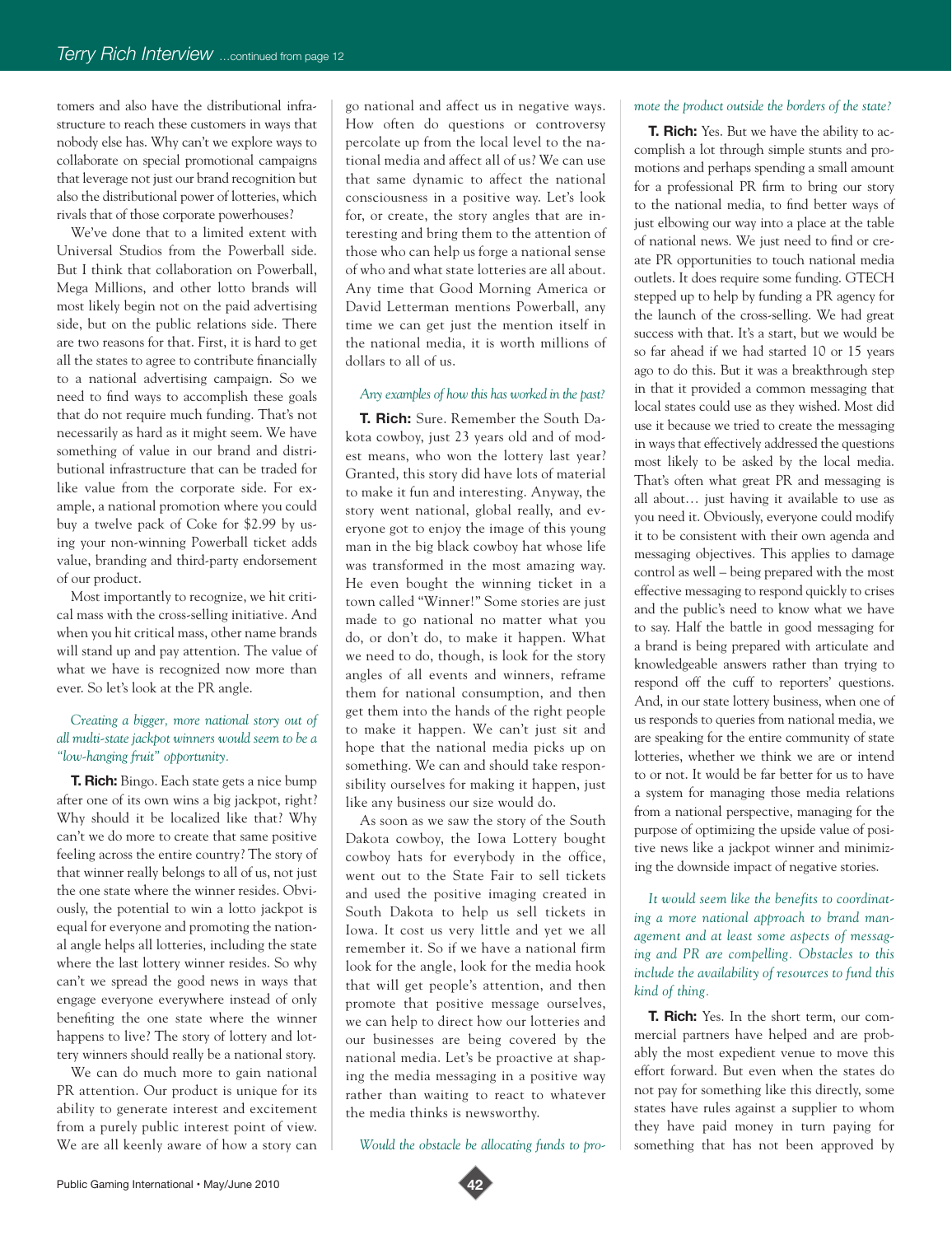the state. That can get a little messy, unfortunately. But I think the door is now open because the success of cross-selling reveals to everyone just what a tremendous opportunity we have if we could be open to working together. We all appreciate the need to respect the rights of each state to protect its interests in everything it does. But we also hope that everyone sees the tremendous potential to deliver so much more to our beneficiaries if we work hard to break down the barriers that separate us, find ways to resolve differences, work together, and create a unified approach to advancing our agendas on a national stage. I'd like to think the opportunity to do this is better now than ever and we should act boldly to take advantage of it.

*Why couldn't the cost for PR and national marketing be built into the overall deal for a lottery to sell the multi-state game? There are other costs involved with operating the game that need to be paid, and each licensee pays its share. Why not just build in a budget for national PR and marketing and require each participant to pitch in as part of the overall operational expenses? It doesn't seem like a solid game plan to wait for somebody like the New York Lottery to pay for a Super Bowl ad or a commercial partner like GTECH to donate the money. That process almost incentivizes states to not contribute since others might end up paying for it anyway. Why not just make participation a business expense and have the licensing deal include a budget for national advertising and PR? You're either in or out.* 

**T. Rich:** That is certainly one approach and may be a good one. It would be tough to rewrite the terms of existing games. But maybe that could be considered for new games, like the new premium game that U.S. lotteries are currently discussing. The agreement to sell the game requires that each participating lottery agree to terms and conditions of all different kinds. One of those could be that a specified fraction of a percentage of revenues be allocated towards a national advertising and PR campaign. There will be many people who read this and see red because there are lots of complications to the idea. As we've just discussed, the messaging rules differ from state to state, and some states may have rules that would appear to prohibit marketing expenditures that go outside of the state. But I would suggest that we should be looking for solutions, looking for ways to break through the obstacles and find ways to progress. We're all well aware that each state has rules that

command respect. But hopefully everyone is also keen on overcoming obstacles that prevent us from truly maximizing the benefits we produce for our stakeholders and good causes. It's easy to point out obstacles to doing what we know is right. What we need is the desire and integrity to push hard, find solutions, communicate with our political constituents and get the support we need. A vital part of our story is the tremendous public service function that lotteries perform. Our pride in that should inform and drive our ability to share our convictions with our political constituents.

*You launched Mega Millions in January. With Powerball, that makes two big multi-state jackpot games, plus the regional Hot Lotto, plus your own in-state lotto game, Iowa's \$100,000 Cash Game. What are the results so far this year?* 

**T. Rich:** I think that almost all lottery directors concur that the results so far are excellent. It has only been a couple months, so we do need to be cautious about extrapolating those short-term numbers into a 12- or 18-month projection. But most of us seem to have enjoyed the best of both worlds. The Mega Millions group got an exciting introduction to Powerball because two or three really good runs attracted some new players to try Powerball early on. And everyone, including the Powerball states, has generally seen a total lotto increase. Nobody was quite sure how this would impact the rest of the portfolio and whether there would be much cannibalization with players just shifting their spending from one product over to the new jackpot game. We are very pleased to see that phenomenon does not seem to be occurring to any great extent. The situation has been helped by having high Powerball jackpots to keep the regular core player engaged. We expect the next big bump to come as Mega Millions takes a run at a big jackpot and gets the attention of new players. It's worked out well for the smaller states that were concerned about Powerball being cannibalized to have Powerball getting attention with its big jackpot runs soon after cross-selling began. Now we're ready for Mega Millions to take a run and are confident that it will contribute incrementally to sales with minimal cannibalization.

*There would seem to be a lot of similarities between these two multi-state super-jackpot games. But it does not seem like much attention was given to differentiate the products.*

**T. Rich:** There are a couple reasons for that. First and foremost, both the players and the operators have some history with this basic business model. Let's look back to the era when only one scratch ticket was sold and there was concern about saturating the market if a second was launched. Of course, it didn't happen that way. There is plenty of room for more than one product, even without market segmentation and pronounced product differentiation. The sales of the first scratch ticket may well have dipped a little back then, but together the two tickets sold a lot more. And that's exactly what the business model for these two jackpot games is progressing towards. Two jackpot games simply means more chances to win and that will incline the player to spend a little more and make the entire tide rise. Following along with this same business model, we didn't stop at just two scratch games and likewise the market could easily absorb another big jackpot game. The next step will likely be what we call a 'premium game,' which will have a higher price point, likely a \$5 ticket. Some people will like the \$5 ticket and some will prefer the \$1 ticket, so we need to give them a choice. We don't feel the need to differentiate in major ways. To some extent, the brand and different price points may provide adequate product differentiation.

Another reason why we may not want to go for bold product differentiation is that we want to use price points to distinguish between the games. Again, we're following the model of the scratch tickets. We want the brands to be distinct but not really competitive with each other. Instead, we want the player to affiliate with differing price points more than other attributes which perhaps could have been integrated into the games. We need to have higher price points for lotto like we do for scratch-offs.

## *You seem to be saying that innovation is not necessarily always a good thing; that there are lots of things to consider and change of any kind has lots of unintended consequences.*

**T. Rich:** We talk about how important innovation is, and how lotteries need to evolve to keep up with the times, etcetera. But it is also important to recognize that the objectives of innovation can be quite different depending on the product life-cycle stage. In the launch or entrepreneurial stage, innovation is

…continued on page 45